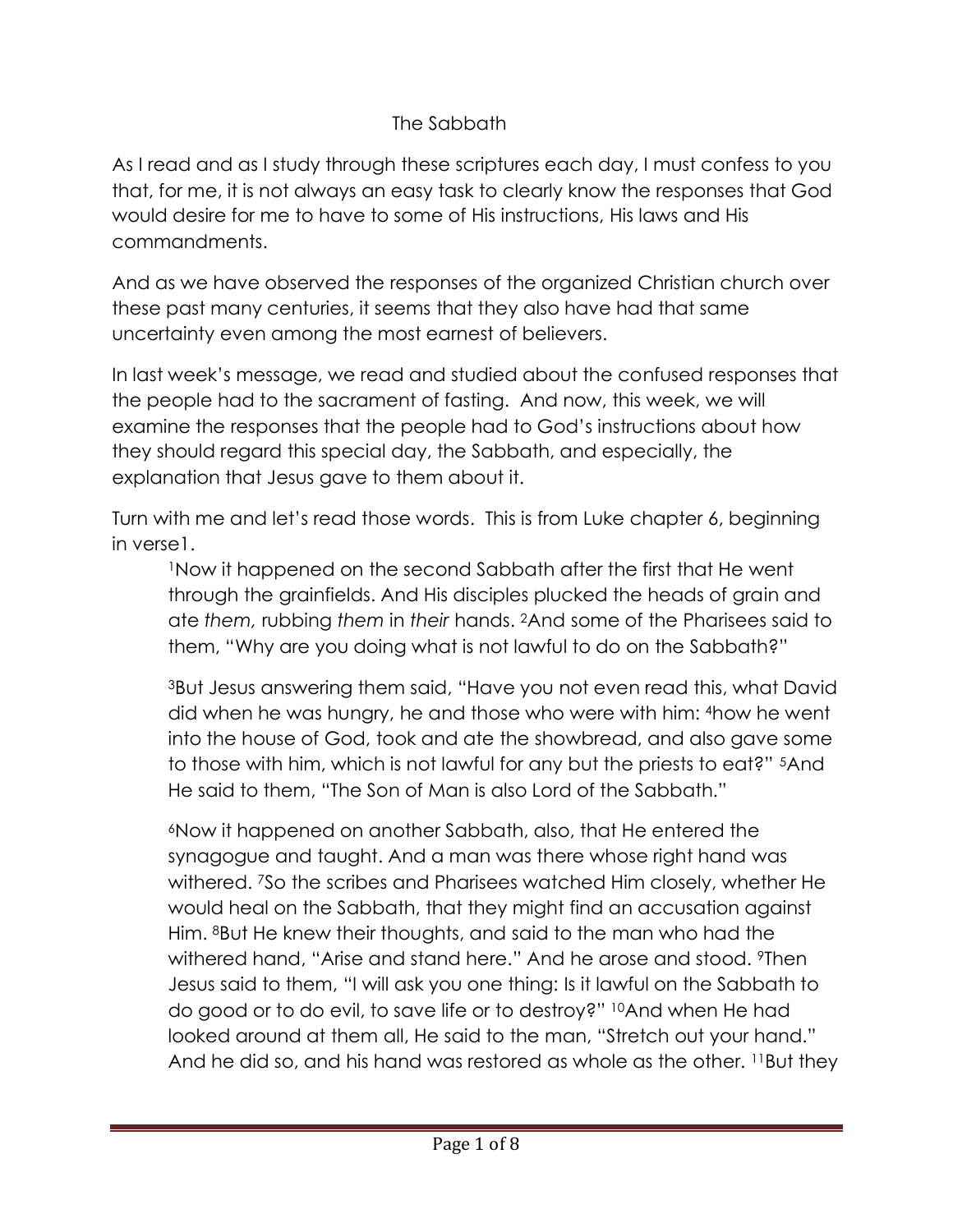were filled with rage and discussed with one another what they might do to Jesus. (Luke 6:1-11)

The Sabbath was one of the first established observances that God put into place within His newly created world. And although, in those first moments in time, God did not give specific instructions regarding what man was to do on this special day, He did leave us with some strong indications as to how we are to respond to it. Listen to those words in Genesis chapter 2 just after God had finished all the matters of creation during the first six days. There, we're told,

<sup>1</sup> Thus the heavens and the earth, and all the host of them, were finished. <sup>2</sup> And on the seventh day God ended His work which He had done, and He rested on the seventh day from all His work which He had done. <sup>3</sup> Then God blessed the seventh day and sanctified it, because in it He rested from all His work which God had created and made. (Genesis 2:1-3)

Here, though the word Sabbath is not used, it is being set into place. Later, when God gave the Laws and the Commandments to Moses, the Sabbath was then clearly established as an observance that God's people should follow. We are told in Exodus 20, in the third of the Ten Commandments to,

<sup>8"</sup>Remember the Sabbath day, to keep it holy. <sup>9</sup> Six days you shall labor and do all your work, <sup>10</sup> but the seventh day is the Sabbath of the Lord your God. In it you shall do no work: you, nor your son, nor your daughter, nor your male servant, nor your female servant, nor your cattle, nor your stranger who is within your gates. <sup>11</sup> For in six days the Lord made the heavens and the earth, the sea, and all that is in them, and rested the seventh day. Therefore, the Lord blessed the Sabbath day and hallowed it. (Exodus 20:8-11)

The word "Sabbath" comes from the Hebrew word "Shabbat" and simply means "to rest". But because the word is so tied to being the seventh day of the week, people often think that it means "the seventh day".

The Jews have traditionally observed the Sabbath on Saturday, actually beginning at sundown on Friday through sundown on Saturday. And as we know, we in the Christian Church observe the Sabbath on Sunday. Our celebration of the Sabbath on Sunday is said to be because Sunday is the day on which Jesus arose from the dead, and also that it was Sunday that the Holy Spirit was given to the Apostles.

Over time, from when those first observances of the Sabbath day were given, God expanded the meaning of the Sabbath. Not only are his people to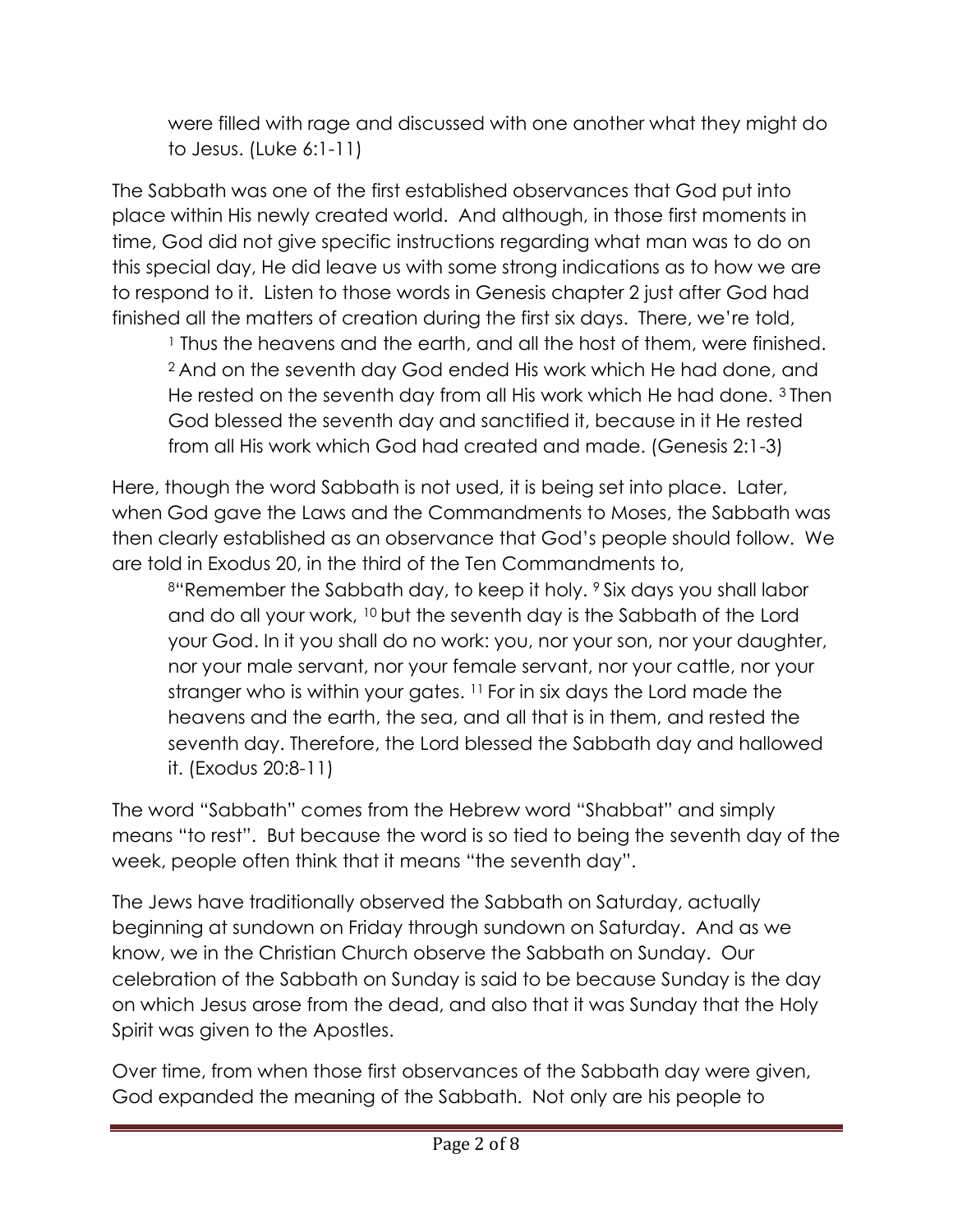observe a "rest" on one day in seven, God also said that we are to observe that "rest" both for ourselves and for the "land" every seventh year. And then also, a "grand celebration" should be held at the end of seven times seven years, called the "Jubilee". In that year, indentured servants would be freed from their obligations. And also, all the possessions of a person that had been sold, or mortgaged, or in some way "lost" along the way would be returned to their original owners. A "Grand Jubilee"!

Over the many years since those laws and commandments regarding the "Sabbath" were given, men have defined and redefined many times over exactly what God intended with those laws and commands. And sadly, in many ways, the real meaning and the observance of God's intention for the Sabbath has gotten lost from our minds and from our behaviors.

But with that being said, both for the Jews and for the Christians, there does still remain at least some observance of the day of "rest". The more faithful and orthodox Jews of today, especially the Hasidic Jews, make some valiant attempts to observe the "Shabbat", incorporating many man-made rules into their observance of the Sabbath, including abstaining from 39 specific activities that are prohibited on the Sabbath Day, rules that we modern Americans might consider to be somewhat foolish. But though I myself do not understand their need to abstain from those 39 prohibited activities, I do understand their hearts desire to honor God.

We in the Christian Church really do very little to observe the Sabbath. Yes, we try to always go and worship at our church on Sunday, but other than that, we don't do much.

Our Christian theologians have debated for centuries about the proper ways to observe the Sabbath. But they have not been able to develop a standard of observance that is suitable to all of the many denominations. And so then, and sadly so, each denominational group seems to simply do those things that are convenient to each of them.

In our modern age in this secular American culture, Sunday is much like any other day. With the exception of organizations such as Chick-Fil-A and Hobby Lobby, most all of our stores, our restaurants, and even many of our industrial plants operate seven days a week, no "rest" days are worked into the schedule. Thankfully, our governmental instituted employment laws do prescribe time off for the workers to rest their weary souls, but those laws have little or nothing to do with God's plan for His beloved creatures.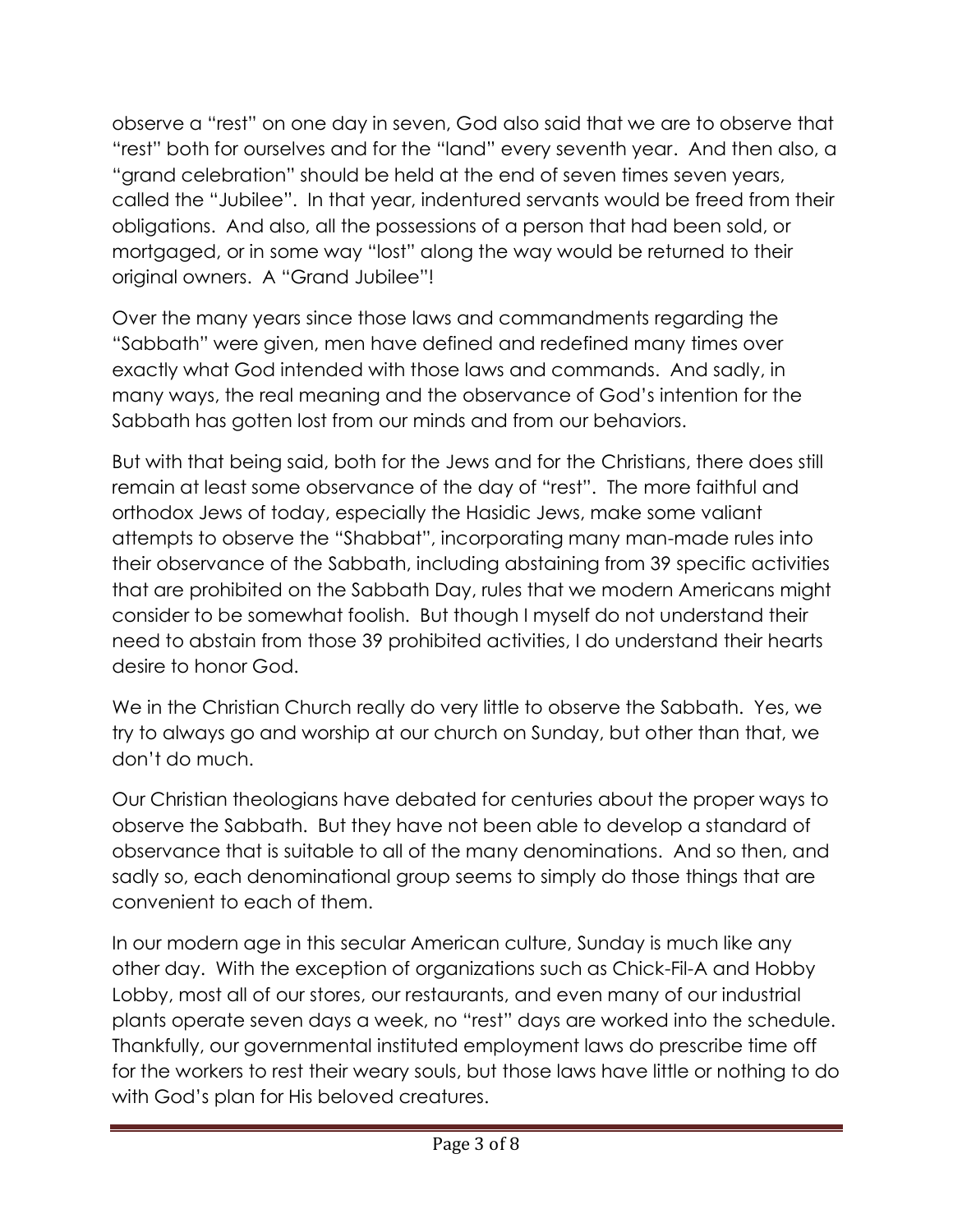As we read about the objections the religious leaders of Jesus's day had to the things that Jesus and His disciples were doing, we marvel at the way those men were able to take the loving, caring and worshipful truths of God and remake them into something that made little or no sense at all.

Here in their arguments with Jesus concerning the observance of the Sabbath, we find that those Scribes and Pharisees had once again reduced God's simple and blessed truth down to very little more than an empty ritual, drained of all of its Spirit and then filled back up with useless, senseless and spiritless activities that dwelt more on the things that a person should not do than those things that they should do.

But while it is a curious thing to us as we look back at those learned men making their foolish interpretations, we must also not allow our skepticism to take us too far.

God's word has the power to accomplish many different purposes at the same time, one of which is to also warn you and me in our day and in our own circumstances that we too can drift off course in our personal understanding of the truths of God. . . . And perhaps we might have already drifted off course and just don't know it.

What is your understanding, what is my understanding about such matters as these? How should we observe the Sabbath? And in actual practice, how do we conduct ourselves and our behaviors on the Sabbath day? Are you, am I keeping God's intended purposes for this very special day? Do we keep this day holy, or does its value lie simply in the fact that it is a day off work?

Is the manner in which we observe the Sabbath properly dedicated to the Lord, or is our Sabbath dedicated to fun and family activity? Is fun and family activity the proper thing to do on the Sabbath?

Recently, as I was studying about God's intent for us, His children, regarding the Sabbath, I rediscovered some scriptures in the Book of Hebrews that I have studied on other occasions, but now have given me a new and better understanding about God's intention for this blessed day.

There, especially in Hebrews chapter 3 and chapter 4, God has focused our attention on the simple meaning of the "Sabbath", calling it, His "Rest". And equating the "Promised Land" to a kind of "Sabbath Rest". He tells us in chapter 3 of Hebrews, why the children of Israel were not able to enter into His "Rest". It was because of "unbelief", a severe lack of "faith".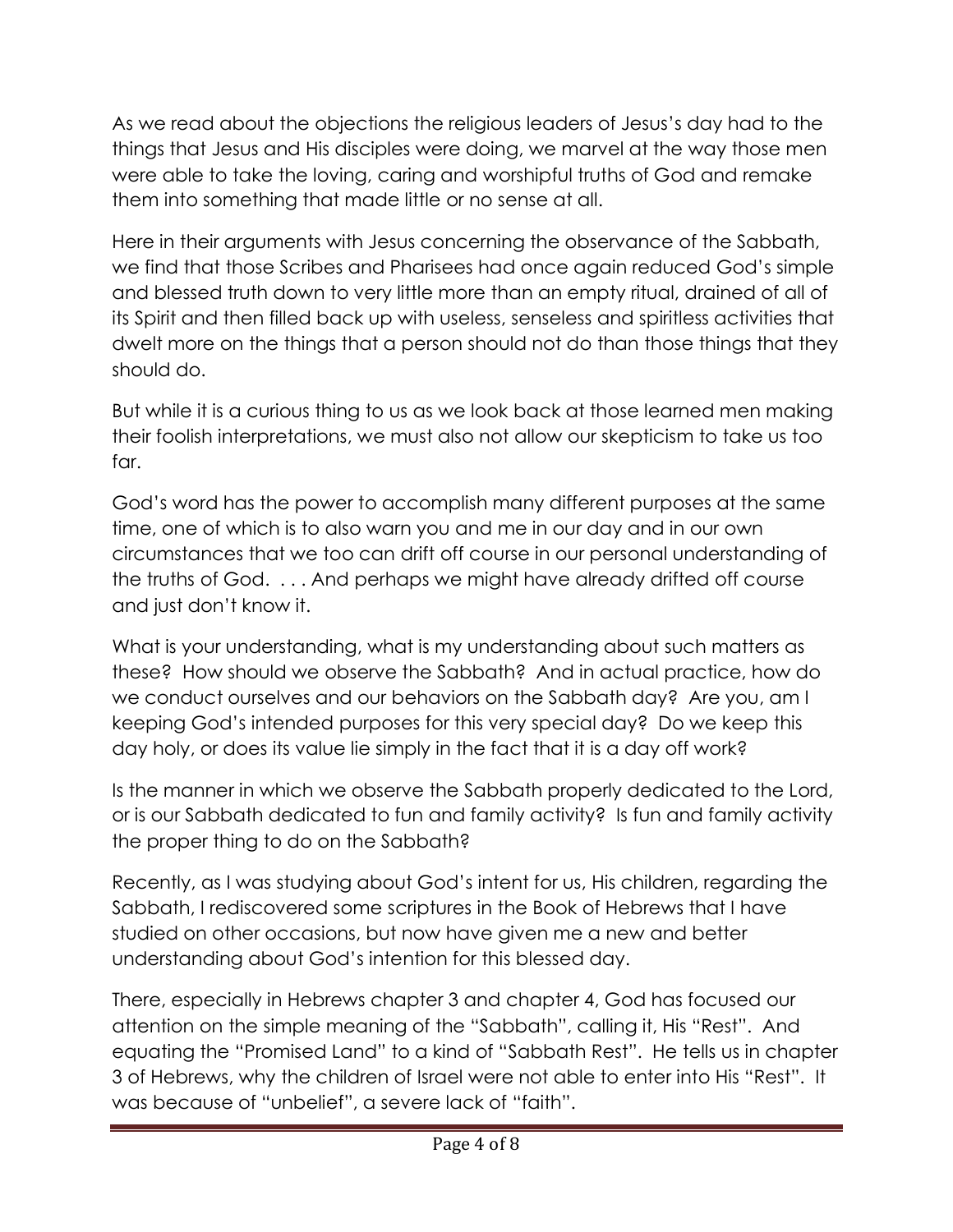Listen to these words, as God speaks about His beloved Children of Israel! Verse 15 of Hebrews chapter 3,

"Today, if you hear his voice, do not harden your hearts as in the rebellion."

**<sup>16</sup>** For who were those who heard and yet rebelled? Was it not all those who left Egypt led by Moses? **<sup>17</sup>** And with whom was he provoked for forty years? Was it not with those who sinned, whose bodies fell in the wilderness? **<sup>18</sup>** And to whom did he swear that they would not enter his rest, but to those who were disobedient? **<sup>19</sup>** So we see that they were unable to enter (His Rest) because of unbelief. (Hebrews 3:15-19)

Here, God is promising that just out ahead of His beloved children is a place and a condition of life where there is "Rest", a kind of "Sabbath", a "Rest" not only for their tired bodies, but "Rest" for their weary souls. But in order to enter into His "Rest", there would be a requirement, only one, but it was of absolute necessity, else they could not enter in. That one requirement was "belief", "faith".

And then, in chapter 4 of Hebrews, God tells us that the requirement is the same for us, for you and me. Listen!

1Therefore, let us fear if, while a promise remains of entering His rest, any one of you may seem to have come short of it.

2For indeed we have had good news preached to us, just as they also; but the word they heard did not profit them, because it was not united by faith in those who heard. (Hebrews 4:1-2)

In these words, here in the Book of Hebrews, God is telling us that His meaning of the words "Sabbath Rest" is different from what we too often make of it. His intention for His "Sabbath Rest" is not limited to a list of "do's and don'ts" that we should observe on Sundays, but rather His "Sabbath Rest" is a "state of being" that we enter into as we step on forward in our salvation and truly enjoy the intimate loving relationship that He wants us to have with Him.

Listen to these words as God tells us how we are to "step on forward" into the loving relationship He wants us to have with the Lord Jesus. Verse 6 of Hebrews chapter 4,

<sup>6</sup> Since therefore it remains for some to enter His Rest, and those who formerly received the good news failed to enter because of disobedience, <sup>7</sup> again he appoints a certain day, "Today," saying through David so long afterward, in the words already quoted,

"Today, if you hear his voice, do not harden your hearts."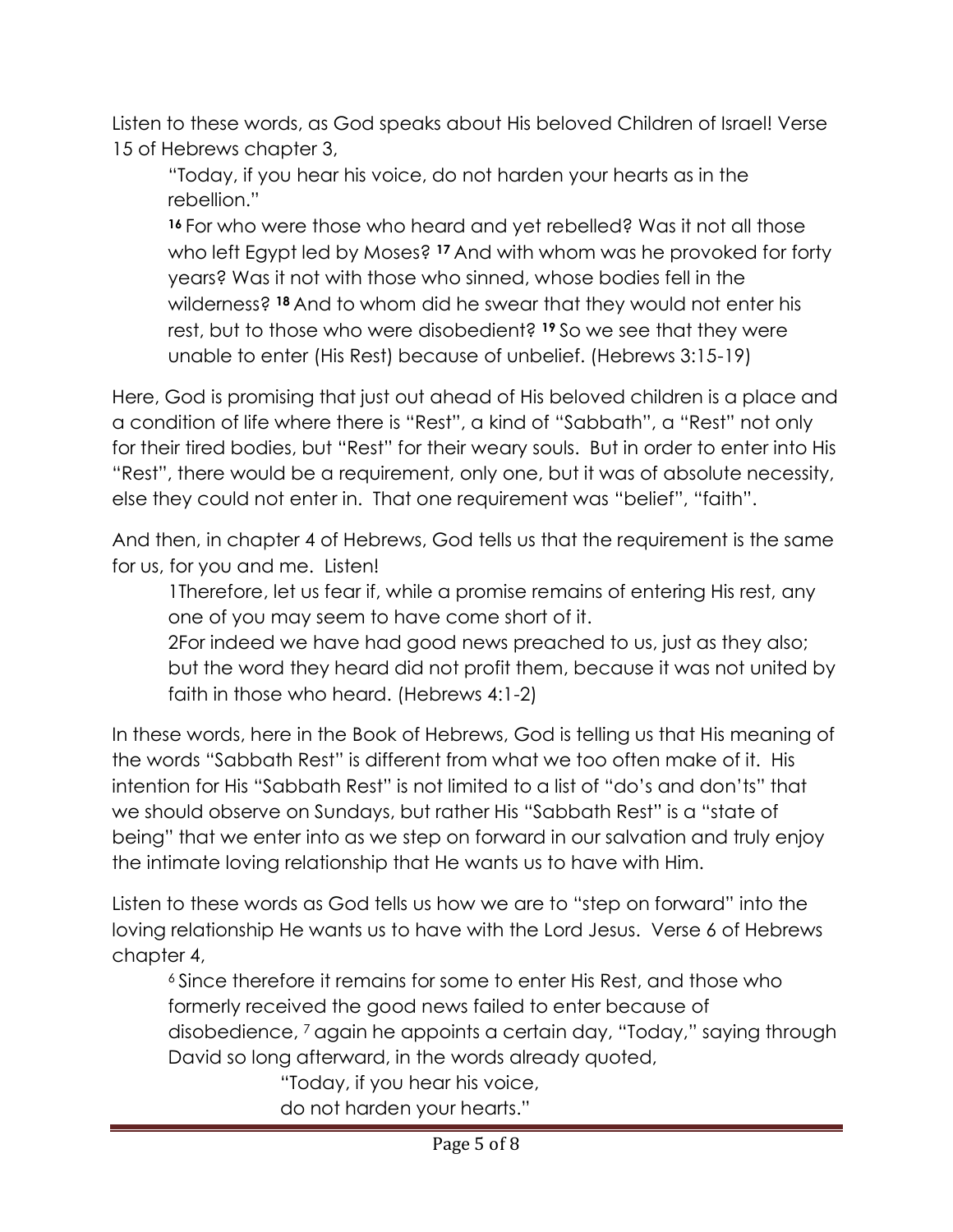<sup>8</sup> For if Joshua had given them rest, God would not have spoken of another day later on. <sup>9</sup> So then, there remains a Sabbath rest for the people of God, <sup>10</sup> for whoever has entered God's rest has also rested from his works as God did from his.

<sup>11</sup> Let us therefore strive to enter that rest, so that no one may fall by the same sort of disobedience. (Hebrews 4: 6-11)

Here, God is telling you and me that there truly is a "condition of rest" that is available to us. It is a "condition of life" that is beyond anything we could ever imagine, and it is available to you and to me here and now "today". Listen again to these words in verse 7 of Hebrews 4.

<sup>7</sup>... he (God) appoints a certain day, (calling it) "Today," saying through David so long afterward, in the words already quoted,

"Today, if you hear his voice,

do not harden your hearts."

<sup>8</sup> For if Joshua had given them rest, God would not have spoken of another day later on. <sup>9</sup> So then, there remains a Sabbath rest for the people of God, <sup>10</sup> for whoever has entered God's rest has also rested from his works as God did from his. (Hebrews 4:7-10)

In these words, God tells us that just by Joshua and the children of Israel crossing over the Jordan into the Promised Land, the "Sabbath Rest" for all His people was not fully accomplished. It would take "another day" spoken about in verses 8 and 9. Listen!

<sup>8</sup> For if Joshua had given them rest, God would not have spoken of another day later on. <sup>9</sup> So then, there remains a Sabbath rest for the people of God, <sup>10</sup> for whoever has entered God's rest has also rested from his works as God did from his. (Hebrews 4:8-10)

In these words, the "another day", "Today" is speaking about the Lord Jesus, and that the Lord Jesus, through His death and resurrection, has provided for us the true and final "Sabbath Rest". And that "Rest" begins now, in our living years, and it will continue to be ours right on into our days of eternity with Him in heaven. Jesus calls to us,

<sup>28</sup> Come to me, all who labor and are heavy laden, and I will give you rest. <sup>29</sup> Take my yoke upon you, and learn from me, for I am gentle and lowly in heart, and you will find rest for your souls. <sup>30</sup> For my yoke is easy, and my burden is light." (Matthew 11:28-30)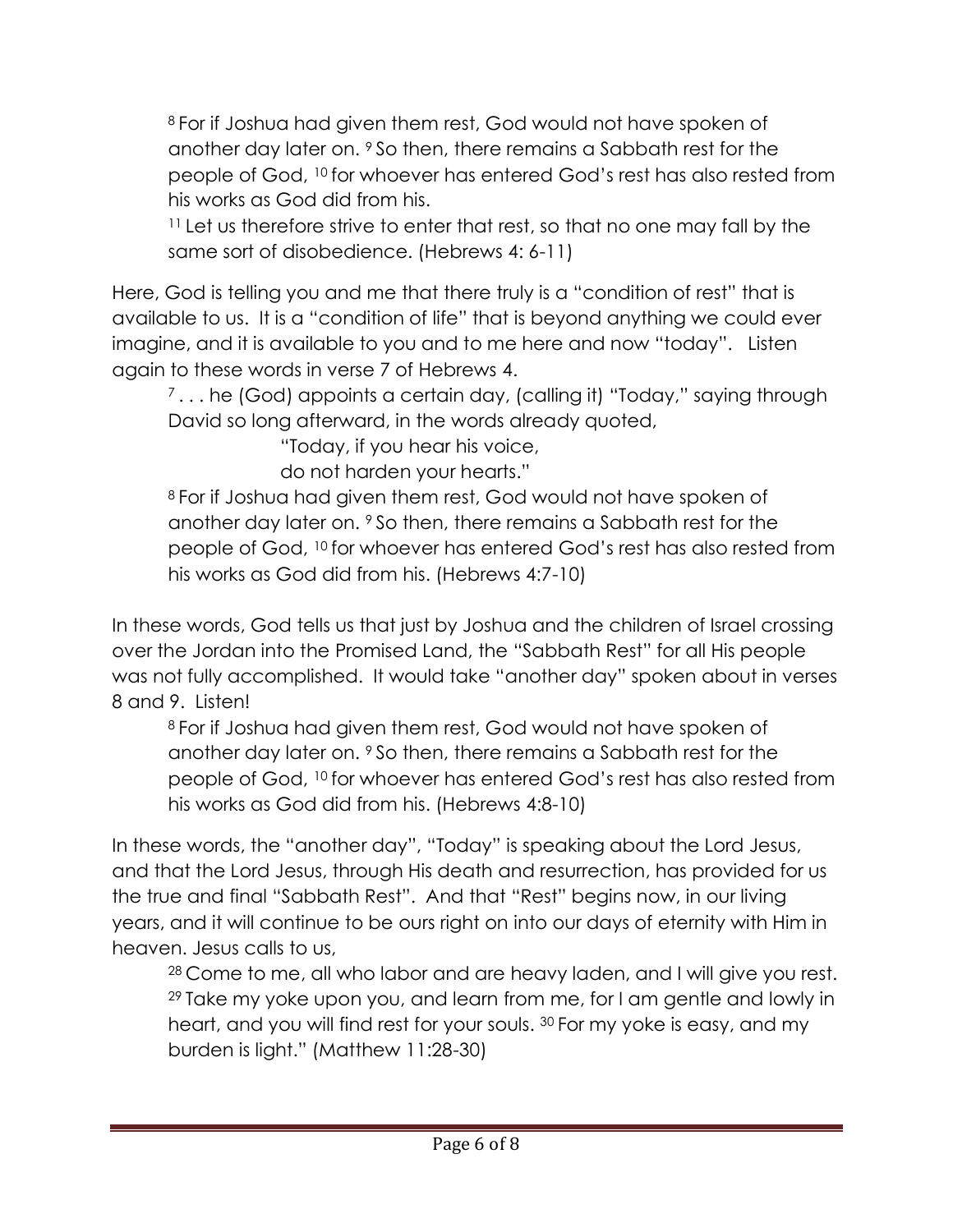And His "Rest" is a true "Rest", the kind of "Rest" that will overcome all the anxieties, the fears, the troubled hearts, and even the wearied bodies, that this world puts upon us. Jesus will make sure of that because He is "the Lord of the Sabbath". And all that you and I have to do is to join with Him in our efforts to "enter into His rest". Listen again!

<sup>11</sup> Let us therefore strive to enter that rest, so that no one may fall by the same sort of disobedience. (Hebrews 4:11)

Folks, our "striving to enter into His Rest" is an example of what God calls, "working out our salvation". Listen, this is in Philippians 2!

<sup>12</sup> Therefore, my beloved . . . work out your own salvation with fear and trembling, <sup>13</sup> for it is God who works in you, both to will and to work for his good pleasure. (Philippians 2:12-13)

God wants you and me to enter into His Sabbath Rest. And if we will do our part in "working out" this salvation that He has "worked into" our souls, we will find "Rest" like we have never experienced before. And again, we don't have to wait until we get to Heaven to enjoy that "Rest". It begins now, in our living years.

So then, back to the questions about the "do's and the don'ts" that we think we have to observe on this special day, the "Sabbath"? Were the Scribes and the Pharisees correct in establishing their many requirements? Are the Jews of today correct in having 39 prohibited activities that they must not do on the Sabbath? Were the Westminster theologians correct in the guidance that they gave to us in the "Westminster Confession of Faith"?

Perhaps all of those efforts have at least some value, some more than others. But God has given us other, more specific, instruction right here in the words that we read a few moments ago. Here, right after telling us to "make every effort to enter into His rest, God tells us how to find out what He really wants for us in His "Sabbath Rest". Listen again!

<sup>11</sup> Let us therefore strive to enter that rest, so that no one may fall by the same sort of disobedience. <sup>12</sup> For the word of God is living and active, sharper than any two-edged sword, piercing to the division of soul and of spirit, of joints and of marrow, and discerning the thoughts and intentions of the heart. <sup>13</sup> And no creature is hidden from his sight, but all are naked and exposed to the eyes of him to whom we must give account. (Hebrews 4:6-13)